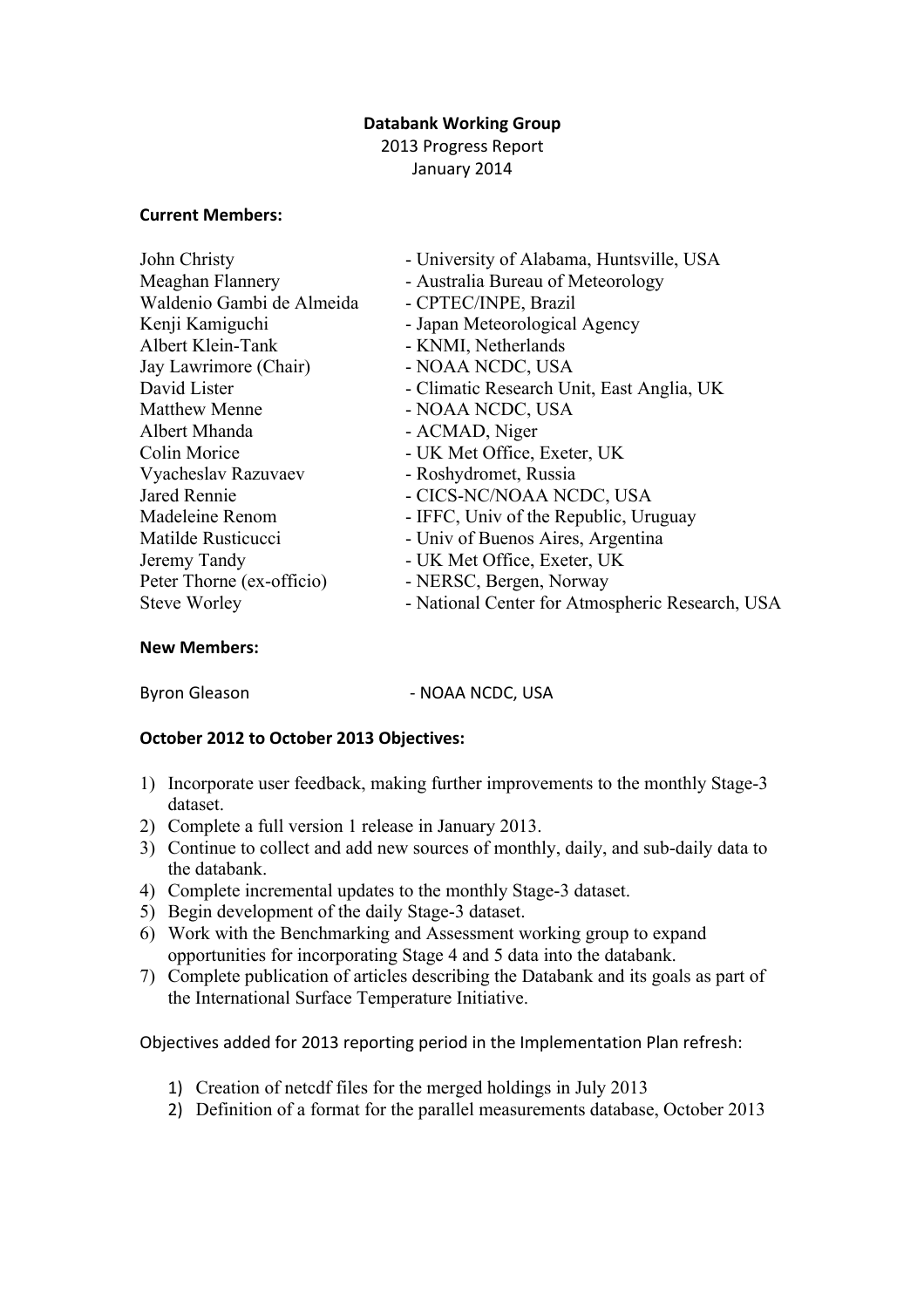## **Objectives Met:**

1) Incorporate user feedback, making further improvements to the monthly Stage-3 dataset

The Stage 3 databank was initially released in beta form in October 2012. A recommended merge along with seven alternative merged datasets (variants) were provided on the ISTI website. The merging methodology is described in a document made available in early October 2012 at

ftp://ftp.ncdc.noaa.gov/pub/data/globaldatabank/monthly/stage3/merging\_methodolog y.pdf . The availability of the stage 3 data to the user community resulted in comments and recommendations for improvements which resulted in a second beta release in January 2013. Use of the databank continued with additional improvements subsequently leading to a third and a fourth beta release in May 2013 and October 2013, respectively. A description of the changes incorporated into each beta release is available at ftp://ftp.ncdc.noaa.gov/pub/data/globaldatabank/monthly/stage3/updates to beta[ $2-4$ ].pdf .

2) Continue to collect and add new sources of monthly, daily, and sub-daily data to the databank.

Two new sources of monthly data (mcdw-unpublished, preliminary CLIMAT) and three new sources of daily data (HadISD, ECAD, and SACAD non-blended) were added to Stage 1 of the databank during the past year.

3) Complete incremental updates to the databank.

Updates to the databank continued through the past year with four beta releases as described in section 1 above.

4) Begin development of the daily Stage-3 dataset.

Collection of daily data continues and development of the Stage-3 dataset is being accomplished through a parallel effort involving NCDC's Global Historical Climatology Network-Daily dataset. This dataset contains more than 25,000 stations with daily maximum and minimum temperature, snow observations, and more than 80,000 stations with daily total precipitation. The earliest observations are from the 1800s with the majority of stations having data from the middle of the  $20<sup>th</sup>$  century to present. The dataset is updated each day with thousands of observations made the previous day. It is available at http://www.ncdc.noaa.gov/oa/climate/ghcn-daily/.

5) Work with the Benchmarking and Assessment working group to expand opportunities for incorporating Stage 4 and 5 data into the databank.

This has been partially met. Two members of the Databank working group remained closely involved with the Benchmarking and Assessment working group (BAWG) during the past year. Progress was made and several objectives were at least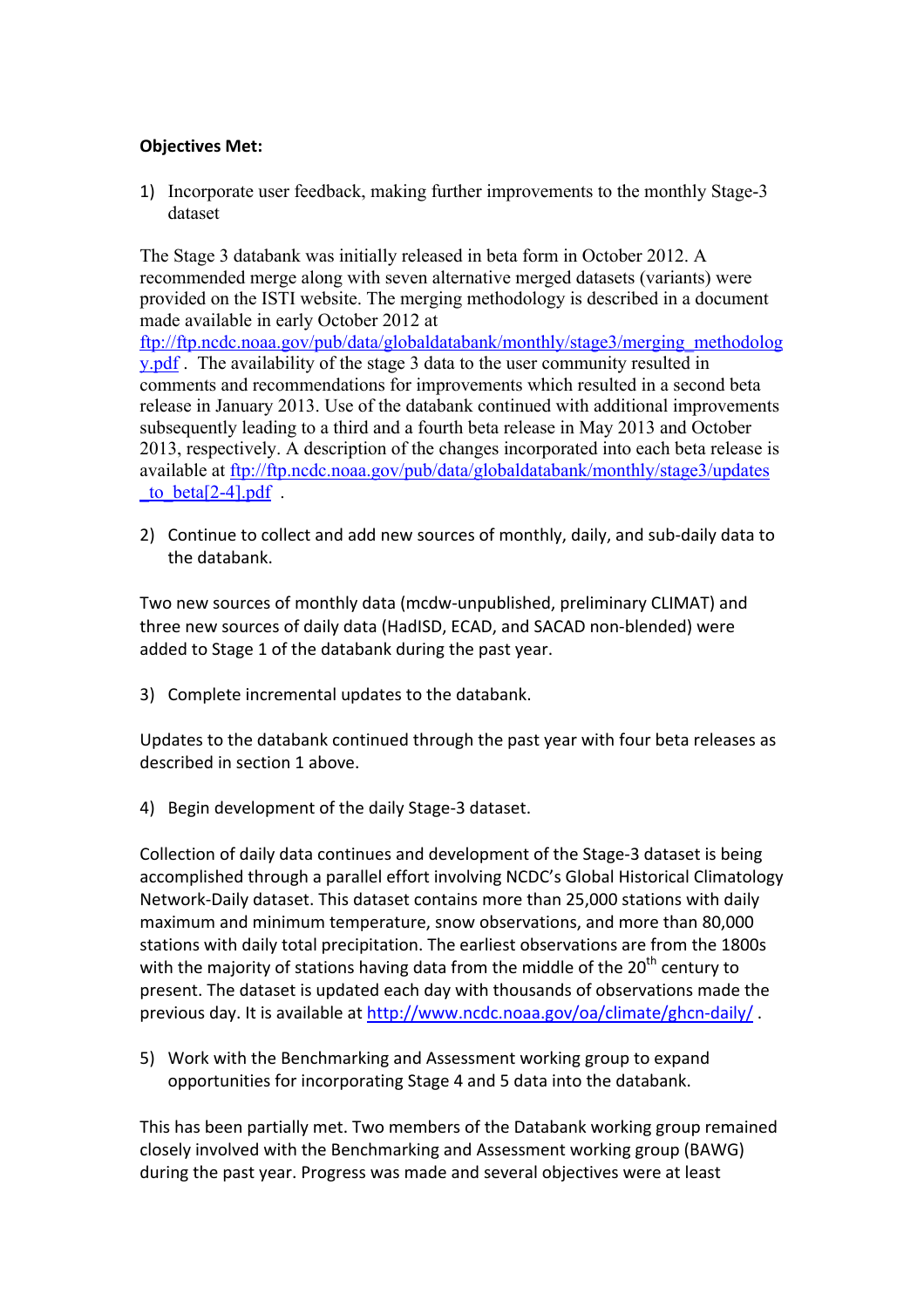partially met by the BAWG including drafting a concepts paper and developing software to produce analog clean and error worlds. Progress also was made on designing methods for assessing the results of tests. No Stage 4 or 5 data are vet available for addition to the Databank. The Databank WG will remain involved with the BAWG and will be prepared to add Stage 4 and 5 data as further progress is made.

6) Complete publication of articles describing the Databank and its goals as part of the International Surface Temperature Initiative.

This has been partially met. A short article outlining the databank was published in EOS in early 2013. Presentations also were made at the Annual Meeting of the American Meteorological Society in January 2013 and at the Fall meeting of the American Geophysical Union in December 2013. Publication of the full technical details associated with data collection and the merge process associated with creation of the Stage-3 databank was delayed. Although the article was completed and accepted by the Geosciences Data Journal, publication was postponed so that it will coincide with the version 1 release of the databank.

7) creation of netcdf format holdings

CF compliant netcdf files were created in the summer of 2013 and included in the beta 4 release.

### **Objectives Not Met:**

1) Complete a full version 1 release in January 2013.

Release of version 1 of the databank (Stage 3 merged) was delayed due to new  $11<sup>th</sup>$ hour requirements imposed by NCDC management. These new requirements include a code review of all software responsible for source reformatting, calculation of monthly means from daily observations, and algorithms that conduct the source merge. The code review identified several enhancements that can be made to improve the long-term maintenance of the software. These enhancements will be made in the coming weeks.

2) Definition of a format for the parallel measurements database

It was deemed that taking necessary steps to formally release version 1 of the merged holdings took precedence. It is planned that this will be addressed in the next reporting period.

## **2013 Annual Overview:**

Good progress was made in 2013 toward release of version 1 of the Stage-3 databank. Feedback was received from the user community and additional review and analysis led to improvements in the merged dataset. A total of four beta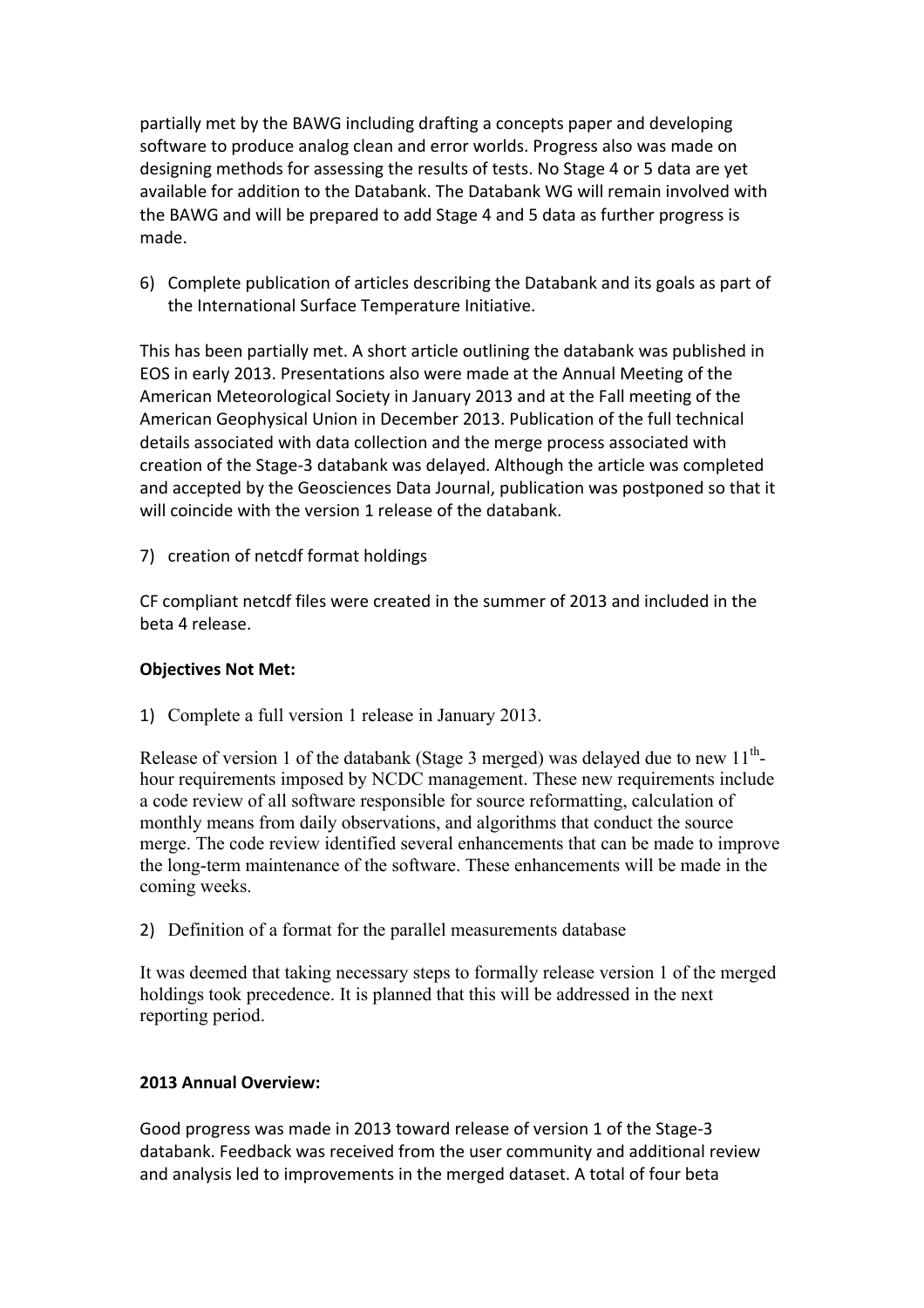releases were made available with each successive release improving on the previous. The addition of five new sources of monthly and daily data further improved the databank, bringing the total number of sources to 58. Although the goal of releasing version 1 was not achieved as expected, the additional steps which will be taken before release will be beneficial to the long-term success of the effort. For example the code review of the databank processing software led to recommendations for changes that will make the software suite easier to maintain in the coming years. Once all release requirements are met, version 1 will be made available and accompanied by web and media announcements.

# **Objectives for October 2013 to October 2014:**

- 1) Complete software enhancements associated with code review
- 2) Complete operational readiness requirements for version 1 release
- 3) Version 1 release of Stage-3 data
- 4) Begin collection of parallel measurements
- 5) Enhance metadata collections
- 6) Add to collections in data sparse areas

#### **Suggested timeline and plan for achieving objectives:**

| <b>Objective</b>                                                                                                    | <b>Description</b>                                                                                           | Responsible<br><b>Members</b>               | <b>Deadline</b>  |
|---------------------------------------------------------------------------------------------------------------------|--------------------------------------------------------------------------------------------------------------|---------------------------------------------|------------------|
| Advancing exchange of<br>daily climate summaries on<br>a routine basis                                              | Completion of<br>development and testing<br>of new CLIMAT<br>template containing daily<br>observations       | <b>NCDC</b>                                 | December<br>2013 |
| Completion of software<br>enhancements associated<br>with code review                                               | Improve long-term<br>maintainability of stage 1<br>through 3 software                                        | Rennie,<br>Gleason                          | January<br>2014  |
| Completion of operational<br>readiness requirements for<br>version 1 release                                        | Meeting documentation<br>and review requirements<br>internal to NCDC                                         | Lawrimore                                   | February<br>2014 |
| Version 1 release of Stage-3<br>data                                                                                | Release version 1 of the<br>Stage-3 dataset with<br>variants. Web and media<br>announcements.                | All, lead by<br>Jay<br>Lawrimore            | March 2014       |
| Metadata collection strategy                                                                                        | Documentation of<br>Working Group's<br>strategy to pursue<br>metadata holdings for<br>existing data holdings | Databank<br>Working<br>Group                | <b>July 2014</b> |
| Work with ACRE / ICOADS<br>etc. to investigate potential<br>extension of IMMA format<br>to land meteorological data | Improve long-term<br>archive of land surface<br>data                                                         | Lawrimore,<br>Woodruff<br>(Guest<br>expert) | August<br>2014   |
| Implement NRT and period                                                                                            | Provide continuing                                                                                           | Rennie                                      | September        |